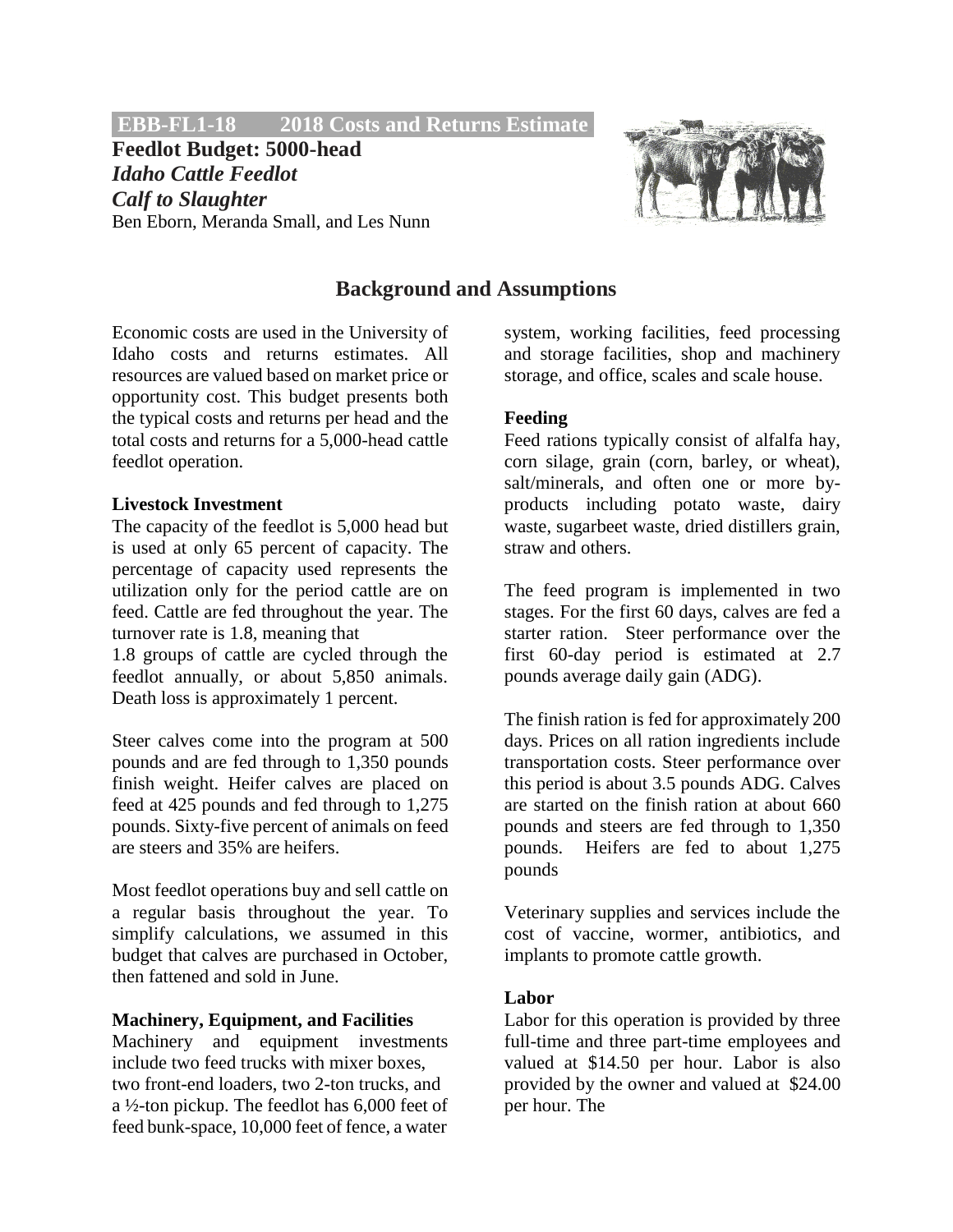hired labor rate includes payroll taxes and employee benefits paid by the owner.

### **Budget Format**

In addition to the Background and Assumptions pages, this publication has three tables presenting a variety of costs and returns information.

Table 1 shows both expected revenue and expenses. Expenses are broken into two main categories: operating and ownership. Operating expenses are those that typically vary with the level of production and involve inputs that are used in a single production cycle. Ownership expenses include a systematic cost recovery over the useful life for inputs used in the production process that have a useful life of more than one year.

Tables 2 is a monthly summary of the cash flow of revenues and expenses based on when the operation occurs and when inputs are purchased.

Table 3 is a monthly summary of feed requirements.

Table 4 lists the purchase price, salvage value, and capital recovery of buildings, improvements, equipment, machinery, and vehicles used in this operation.

# **University<sub>of</sub> Idaho**<br>Extension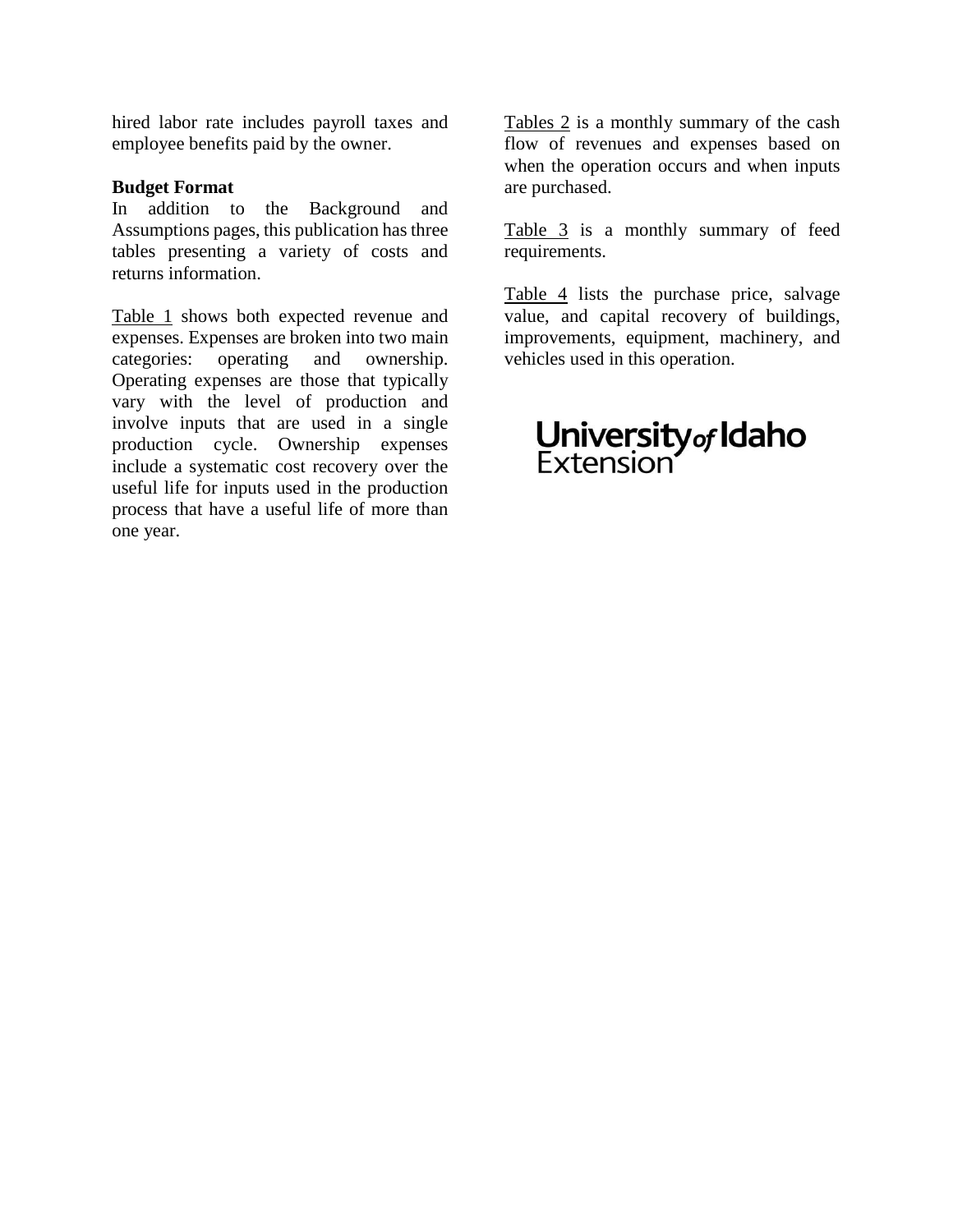#### **Table 1: Idaho Cattle Feedlot, 5,000 Head - 2018**

| <b>Calf to Slaughter</b>                 | <b>No. of Head: 5000</b>          |            |                     |                  |                |            |                   |  |
|------------------------------------------|-----------------------------------|------------|---------------------|------------------|----------------|------------|-------------------|--|
|                                          |                                   |            | <b>Total Number</b> |                  |                |            |                   |  |
|                                          | Weight                            |            | of Head             | Price or         | <b>Total</b>   | Value or   |                   |  |
|                                          | Each                              | Unit       | or Units            | <b>Cost/Unit</b> | Value          | Cost/Head  | <b>Your Value</b> |  |
| <b>GROSS RETURNS</b>                     |                                   |            |                     |                  |                |            |                   |  |
| <b>Fed Steers</b>                        | 1,350                             | lbs        | 3,764               | 1.15             | 5,843,610      | 1,168.72   |                   |  |
| <b>Fed Heifers</b>                       | 1,275                             | <b>lbs</b> | 2,027               | 1.14             | 2,946,245      | 589.25     |                   |  |
| <b>TOTAL GROSS RETURNS</b>               |                                   |            |                     |                  | \$8,789,855    | \$1,757.97 |                   |  |
| <b>OPERATING COSTS</b>                   |                                   |            |                     |                  |                |            |                   |  |
| <b>Steers</b>                            | 500                               | lbs        | 3,802               | 1.75             | 3,326,750      | 665.35     |                   |  |
| <b>Heifers</b>                           | 450                               | lbs        | 2,048               | 1.70             | 1,566,720      | 313.34     |                   |  |
| <b>Starter Ration</b>                    |                                   | ton        | 4,225               | 94.00            | 397,150        | 79.43      |                   |  |
| <b>Finish Ration</b>                     |                                   | ton        | 25,500              | 79.50            | 2,027,250      | 405.45     |                   |  |
| Marketing                                |                                   | head       | 5,791               | 20.22            | 117,075        | 23.41      |                   |  |
| Source & Age Verification                |                                   | head       | 5,791               | 4.00             | 23,164         | 4.63       |                   |  |
| Veterinary Medicine                      |                                   |            | 5,850               | 12.00            | 70,200         | 14.04      |                   |  |
| Machinery (Fuel, Lube, Repair)           |                                   |            | 1                   | 10,000.00        | 10,000<br>2.00 |            |                   |  |
| Vehicles (Fuel, Repair)                  |                                   |            | $\mathbf{1}$        | 40,000.00        | 40,000         | 8.00       |                   |  |
| Equipment (Repair)                       |                                   | \$<br>\$   | $\mathbf{1}$        | 2,000.00         | 2,000          | 0.40       |                   |  |
|                                          | Buildings & Improvements (Repair) |            | $\mathbf{1}$        | 75,000.00        | 75,000         | 15.00      |                   |  |
| <b>Hired Labor</b>                       |                                   | \$<br>hour | 10,080              | 14.50            | 146,160        | 29.23      |                   |  |
| Owner Labor                              |                                   | hour       | 1,920               | 24.00            | 46,080         | 9.22       |                   |  |
| Interest on Operating Capital            |                                   |            | 3,923,774           | 6.50%            | 255,045        | 51.01      |                   |  |
|                                          | <b>TOTAL OPERATING COSTS</b>      |            |                     |                  | \$8,102,594    | \$1,620.52 |                   |  |
|                                          |                                   |            |                     |                  |                |            |                   |  |
| <b>NET RETURNS ABOVE OPERATING COSTS</b> |                                   |            |                     |                  | \$687,260      | \$137.45   |                   |  |
| <b>OWNERSHIP COSTS</b>                   |                                   |            |                     |                  |                |            |                   |  |
| <b>Capital Recovery:</b>                 |                                   |            |                     |                  |                |            |                   |  |
| <b>Buildings &amp; Improvements</b>      |                                   | \$         | $\mathbf{1}$        | 108,466          | 108,466        | 21.69      |                   |  |
| Machinery                                |                                   | \$         | $\mathbf{1}$        | 15,598           | 15,598         | 3.12       |                   |  |
| Equipment                                |                                   | \$         | $\mathbf{1}$        | 7,137            | 7,137          | 1.43       |                   |  |
| Vehicles                                 |                                   | \$         | $\mathbf{1}$        | 19,743           | 19,743         | 3.95       |                   |  |
| Taxes & Insurance                        |                                   | \$         | $\mathbf{1}$        | 6,020            | 6,020          | 1.20       |                   |  |
| General Overhead                         |                                   | \$         | $\mathbf{1}$        | 125,000          | 125,000        | 25.00      |                   |  |
| <b>TOTAL OWNERSHIP COSTS</b>             |                                   |            |                     |                  | \$281,964      | \$56.39    |                   |  |
| <b>TOTAL COSTS</b>                       |                                   |            |                     |                  | \$8,384,558    | \$1,676.91 |                   |  |
|                                          |                                   |            |                     |                  |                |            |                   |  |
| <b>NET RETURNS ABOVE TOTAL COSTS</b>     |                                   |            |                     |                  | \$405,297      | \$81.06    |                   |  |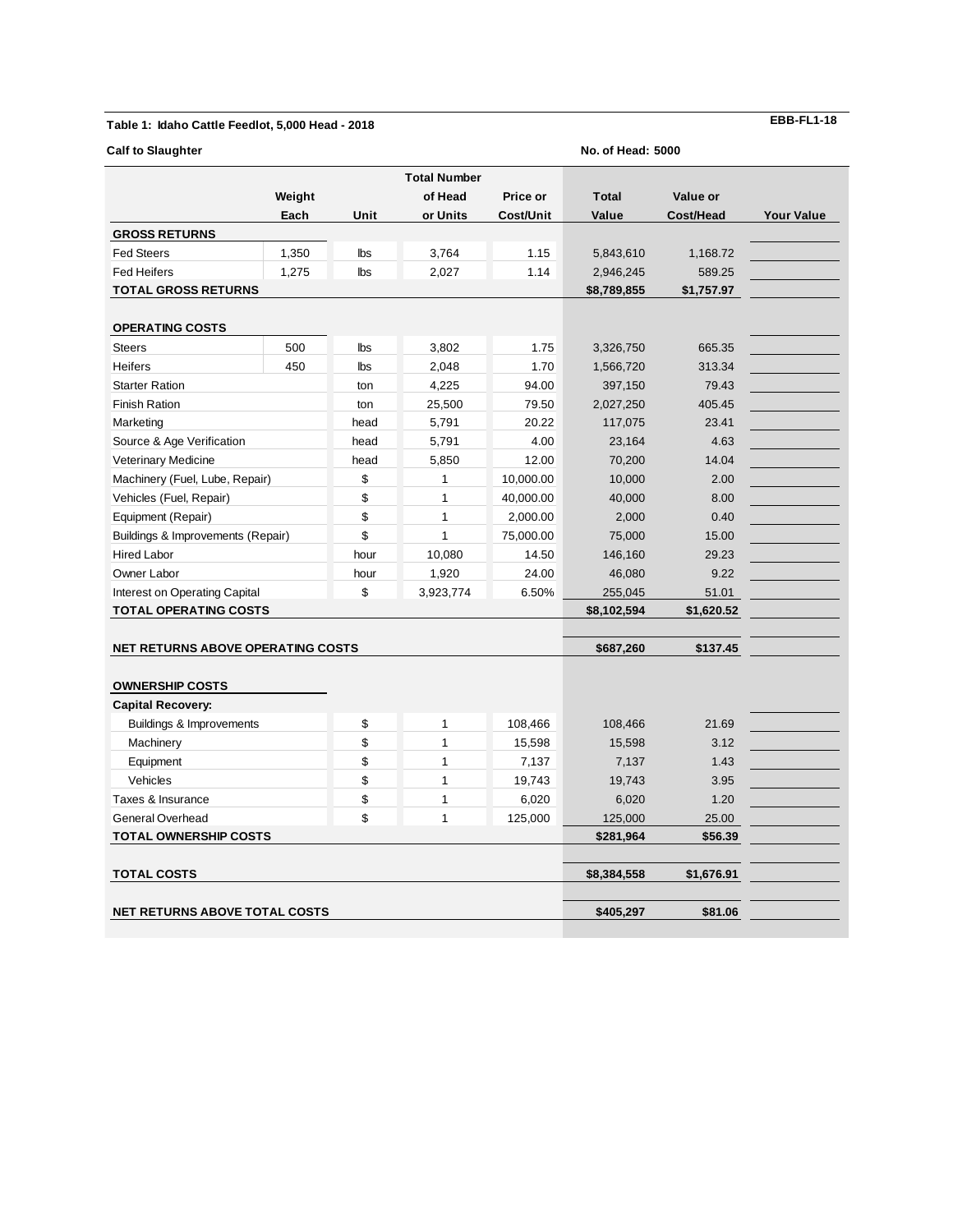| Table 2: Monthly Summary of Returns and Expenses. |             |           |            |            |            |           |            |            |            |              |            |           | <b>EBB-FL1-18</b> |
|---------------------------------------------------|-------------|-----------|------------|------------|------------|-----------|------------|------------|------------|--------------|------------|-----------|-------------------|
|                                                   | Jan         | Feb       | Mar        | Apr        | May        | Jun       | Jul        | Aug        | Sep        | Oct          | Nov        | Dec       | Value             |
| <b>Production:</b>                                |             |           |            |            |            |           |            |            |            |              |            |           |                   |
| <b>Fed Steers</b>                                 |             |           |            |            |            | 5.843.610 |            |            |            |              |            |           | 5.843.610         |
| Fed Heifers                                       |             |           |            |            |            | 2,946,245 |            |            |            |              |            |           | 2,946,245         |
| <b>Total Receipts</b>                             | $\mathbf 0$ | 0         | 0          | 0          | 0          | 8,789,855 | 0          | 0          | 0          | 0            | 0          | 0         | 8,789,855         |
| <b>Operating Inputs:</b>                          |             |           |            |            |            |           |            |            |            |              |            |           |                   |
| <b>Steers</b>                                     |             |           |            |            |            |           |            |            |            | 3,326,750    |            |           | 3,326,750         |
| Heifers                                           |             |           |            |            |            |           |            |            |            | 1.566.720    |            |           | 1.566.720         |
| <b>Grower Ration</b>                              | 49.644      | 49.644    |            |            |            |           | 49,644     | 49.644     | 49.644     | 49,644       | 49.644     | 49.644    | 397,150           |
| Finish Ration                                     |             |           | 225,250    | 225,250    | 225,250    | 225,250   | 225,250    | 225,250    | 225,250    | 225,250      | 225,250    |           | 2,027,250         |
| Marketing                                         |             |           |            |            |            |           |            |            |            | 117.075      |            |           | 117,075           |
| Source & Age Verification                         |             |           |            |            |            | 23.164    |            |            |            |              |            |           | 23,164            |
| Veterinary Medicine                               | 35100       | 7.020     | 7.020      | 7.020      | 7,020      | 7.020     |            |            |            |              |            |           | 70,200            |
| Machinery (Fuel, Lube, Repair)                    | 833         | 833       | 833        | 833        | 833        | 833       | 833        | 833        | 833        | 833          | 833        | 833       | 10.000            |
| Vehicles (Fuel, Repair)                           | 3,333       | 3,333     | 3,333      | 3,333      | 3,333      | 3,333     | 3,333      | 3,333      | 3,333      | 3,333        | 3,333      | 3,333     | 40,000            |
| Equipment (Repair)                                | 167         | 167       | 167        | 167        | 167        | 167       | 167        | 167        | 167        | 167          | 167        | 167       | 2.000             |
| Buildings & Improvements (Repair)                 | 6,250       | 6,250     | 6,250      | 6,250      | 6,250      | 6,250     | 6,250      | 6,250      | 6,250      | 6,250        | 6,250      | 6,250     | 75,000            |
| <b>Hired Labor</b>                                | 12.180      | 12,180    | 12.180     | 12,180     | 12,180     | 12.180    | 12,180     | 12,180     | 12,180     | 12.180       | 12,180     | 12,180    | 146,160           |
| Owner Labor                                       | 3.840       | 3,840     | 3.840      | 3.840      | 3,840      | 3,840     | 3,840      | 3,840      | 3,840      | 3,840        | 3,840      | 3,840     | 46,080            |
| Taxes & Insurance                                 | 6,020       |           |            |            |            |           |            |            |            |              |            |           |                   |
| Interest on Operating Capital                     |             |           |            |            |            | 255,045   |            |            |            |              |            |           | 255,045           |
| <b>Total Costs</b>                                | 117,367     | 83,267    | 258,873    | 258,873    | 258,873    | 537,083   | 301,497    | 301,497    | 301,497    | 5,312,042    | 301,497    | 76,247    | 8,102,594         |
| <b>Net Returns</b>                                | $-117,367$  | $-83,267$ | $-258,873$ | $-258,873$ | $-258,873$ | 8,252,772 | $-301,497$ | $-301,497$ | $-301.497$ | $-5,312,042$ | $-301.497$ | $-76,247$ | 687,260           |
|                                                   |             |           |            |            |            |           |            |            |            |              |            |           |                   |
| Table 3: Monthly Feed Requirements.               |             |           |            |            |            |           |            |            |            |              |            |           |                   |
| Feed                                              | Units       | Jan       | Feb        | Mar        | Apr        | May       | Jun        | Jul        | Aug        | Sep          | Oct        | Nov       | Dec               |
| <b>Starter Ration</b>                             |             | 528       | 528        |            |            |           |            | 528        | 528        | 528          | 528        | 528       | 528               |
| <b>Finish Ration</b>                              |             |           |            | 2,833      | 2,833      | 2,833     | 2,833      | 2,833      | 2,833      | 2,833        | 2,833      | 2,833     |                   |